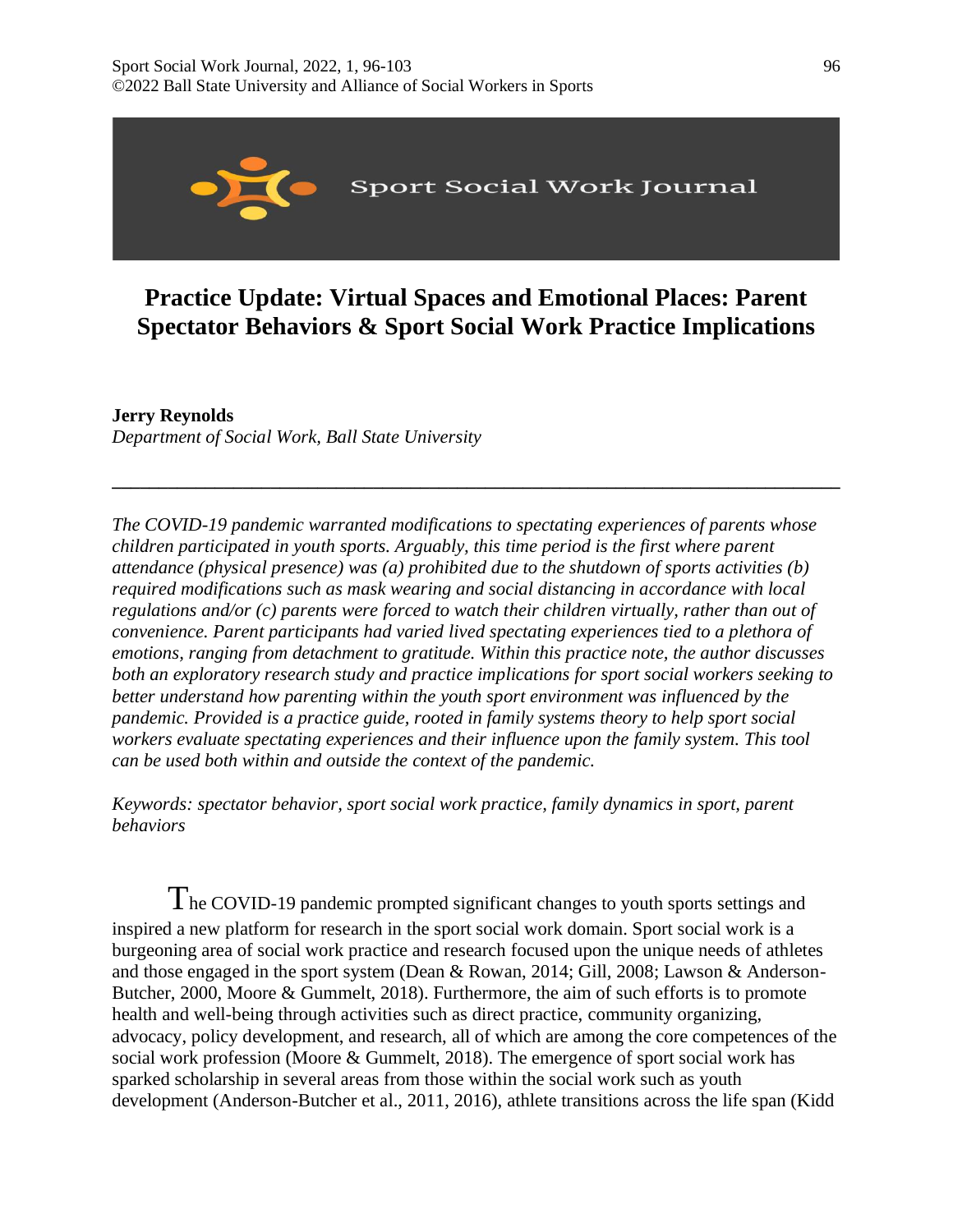et al., 2018), and interventions in sport-based settings (Moore & Gummelt, 2018). More recently, authors have focused upon spectator behaviors (Reynolds, 2020; Reynolds, 2021) and suggested therapists delve into these behaviors to explore broader family dynamics (Jeanfreau et al., 2020). Because of health concerns and restrictions to spectator attendance, COVID-19 caused parents consider other forms of engagement to promote the continuity of youth sports and parent spectating. This practice note provides a tool for sport social work practitioners to use in therapeutic settings, and validates how assessing spectator behaviors provide insight into broader family dynamics.

#### **Research Background**

In sport social work practice, practitioners should expect to interface and work collaboratively with various stakeholders and this includes parents of youth sport athletes (Moore & Gummelt, 2018). Within this capacity, they serve four key functions, which are to assess, engage, plan, and use appropriate interventions informed by evidence. Research on spectating interactions is plentiful (Goldstein & Iso-Ahola, 2008; Omli & Lavoi, 2009, 2012; Reynolds, 2020, 2021), yet existing studies on virtual spectating is limited to the experiences of pubgoers and soccer fans in England and exterior to the COVID-19 pandemic. (Weed, 2007, 2008, 2020). Practice guidance with respect to the implications of spectator behaviors is limited (Jeanfreau et. al. 2020).

The escalation of the global COVID-19 pandemic disrupted youth sports activities, a mainstay of American culture for approximately millions of children. Youth sports were shut down to protect youth and vulnerable adults from contracting the virus. Long term interruptions, it was estimated would exacerbate current youth sport dropout rates by 30% (Aspen Institute, 2020). This was coupled with staggering, pre-pandemic dropout rates of 70% by the age of twelve and increased disparities for low income and minority youth (Aspen Institute, 2015, 2019). Youth sport venue managers were challenged to navigate fluid federal, local, and state regulations (i.e., mask wearing and distancing) and the desires of parents to be physically present at their child's events (Kelly et al., 2020; Pierce et al., 2020). As a result of shut downs, youth participants lost on average 6.5 hours of sports participation per week (Solomon, 2020). In some states, sports were canceled entirely, whereas in other states and regions, sport leaders and coaches offered virtual spectating opportunities to parents and family members to meet social distancing requirements. Parents also missed out on spectator interactions, which represent a source of cultural continuity and stability for families (Dixon, 2014).

Allowing parents of youth athletes and their spectating family members to safely engage in sport-based activities also meant a transition to virtual spectating platforms. This created an unfamiliar and at times, unsettling experience for parents and caregivers exacerbated by uncertainties of the pandemic. Consequently, this new spectating platform offered an opportunity to examine the psychosocial aspects of spectating differently, largely due to circumstances not seen for multiple generations (pandemic) in the United States. In these instances, youth sports spectating came through live streaming services and other online platforms.

# **Relevant Practice Literature**

Jeanfreau et al. (2020) recommended therapists take a more active role in assessing family spectating behaviors in the sport environment. While the true scope and frequency of inappropriate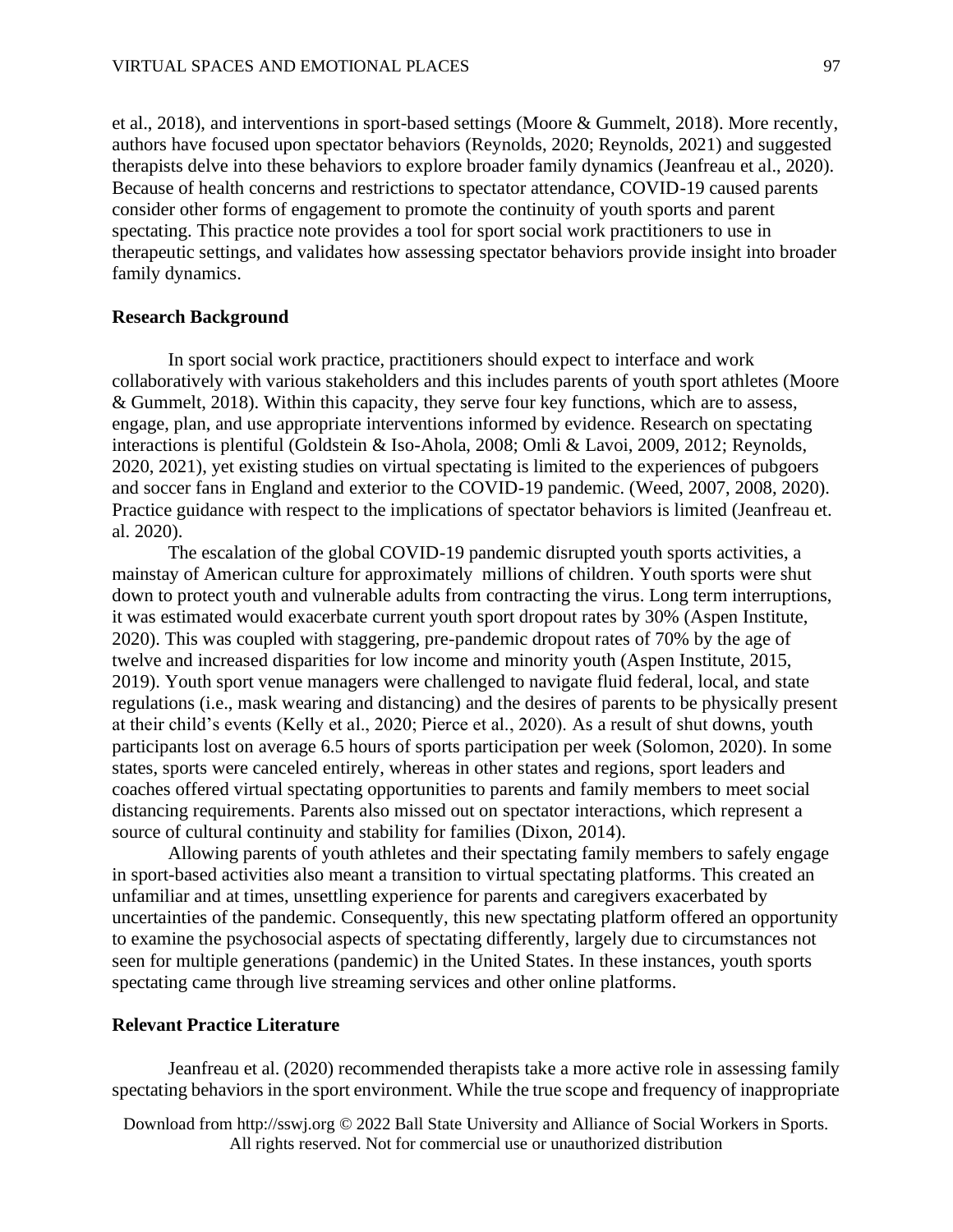spectator behaviors is unknown and hard to measure (Block & Lesneskie, 2018), these types of actions which stem from disagreements with coaches, referees, and other spectators are common and influencing the desire of young people to participate in sports activities. These actions are comparable to road rage, short emotional outbursts lasting only a few minutes, then subsiding (Goldstein & Iso-Ahola, 2008). These spectator actions leave the athlete in a vulnerable position, especially when the athlete is participating in games on the field, responding to the immediate guidance of their coach, and simultaneously receiving instructions from or witnessing inappropriate behaviors of their parents or other spectators (Omli & Lavoi, 2009, 2012). Parental actions too are believed be drivers of youth quitting sports activities, mitigating an avenue for positive youth development experiences (Aspen Institute, 2015, 2019). Given the risk factors associated with spectator actions both within and outside the COVID-19 pandemic, sport social workers have an important opportunity to explore these dynamics with families. Areas of exploration as recommended by Jeanfreau et al. (2020):

- Time and financial commitments to youth sports
- Level of family involvement
- Evaluating both the positive and challenging aspects of sports participation for both children and adults
- Motivations behind sports participation
- Family sacrifices made to participate in sports
- Experiences associated with performance expectations and pressure

## **Theoretical Framework**

Given the youth sports activities involve multiple interactions between various stakeholders, family systems theory is an appropriate framework to evaluate spectator behaviors and understand interactions within the sport system (Reynolds, 2021; Stainback & Lamarche, 1998; Zimmerman & Protinsky, 1993). Important assessment areas include an individuals' functioning within their family system and factors such as emotional demands, role definitions and expectations, boundary issues, culture, and belief systems emerging as a result of participation in sports (Dorsch et al., 2020; Hellstedt, 2005; Watson, 2012). Important to evaluate are boundaries and stressors (Bremer, 2012). Boundaries are shaped by the family's level of involvement in sport, represented at extremes either by disengagement or enmeshment (Hellstedt, 1987, 2005). Disengaged families are represented by parents who do not support sport participation and have limited attendance at games or practices as spectators. In contrast, enmeshed families are heavily involved and attached to the sport experience. Parent spectating is also an important component of involvement altered by sport the pandemic, and research on virtual spectating is limited. Weed (2008) found sport spectators value the ability to gather, watch, and engage with virtual sporting events in close proximity.

Youth sport spectating is an emotional experience for parents. Parents may encounter joy and rewards from watching their children learn new skills or enjoy the sport environment. However, recent study by Legg & Rose (2021) found parents often experience more negative, rather than positive emotions as spectators. Observational studies have noted parent aggression and anger exhibited in this context (Goldstein & Iso-Ahola, 2008), linked parent behaviors in the sports setting to broader parenting practices (Trussell & Shaw, 2012), measuring the frequency parent spectating behaviors (Omli & LaVoi, 2009; Reynolds, 2020, 2021), and developing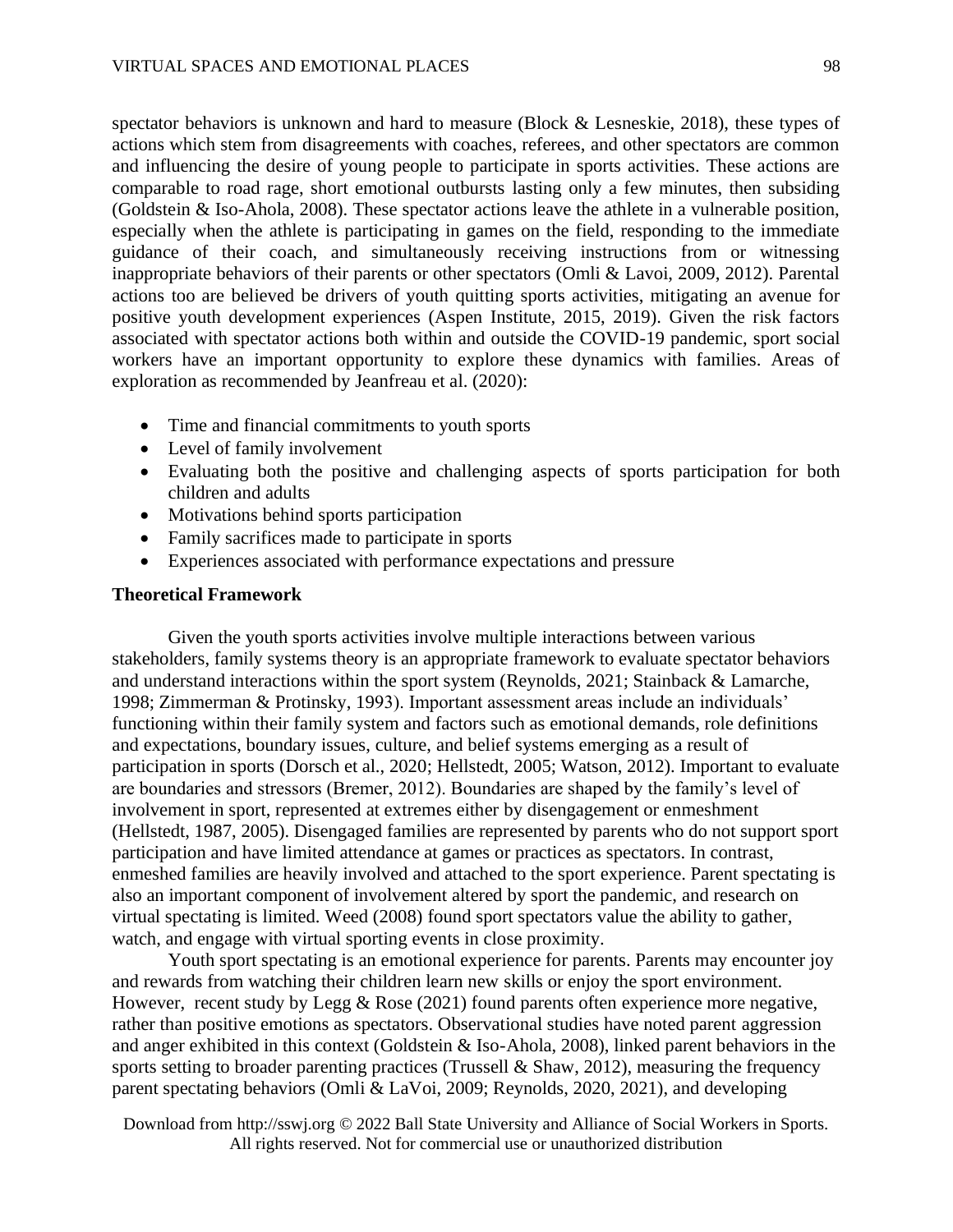educational initiatives and interventions to address spectating behaviors (Dorsch et al., 2019; Reynolds, 2021). This is also timely, given the fluidity and long-term changes to the sport environment as a result of the pandemic (Kelly et al., 2020). Changes to spectator interactions cannot be ignored, given their central role to family experiences in the sport setting.

While the overall prevalence during the pandemic is unknown, virtual spectating was an avenue for parents to view their child's participation in sports. Participants within our sample reported using apps such as Facebook Live, GameChanger, or YouTube to view games. Some used these applications as a result of efforts initiated by sports organizations (or schools). At times, parents are required to subscribe to a smartphone-based application or use a streaming service. GameChanger, one of the applications cited by participants in the study, has been around since 2010 and is a free used in several youth sports to keep score, run analytics, and allow participants to follow games either in real time or through video. In 2017, the ten millionth game was broadcasted and in 2018, GameChanger announced an official partnership with the National Federation of High School Sports after being acquired by Dick's Sporting Goods in 2016 (Sanderson & Baerg, 2020). Conversely, informal broadcasts took place when a parent used their personal cell phone in an on-demand capacity. In such cases, the user activated applications such as Facebook live to stream games and view the happenings of the event in real time.

#### **Research Methods**

Two main questions guided this research study:

- What were lived experiences of parents who participated in virtual spectating?
- What are some practice implications for social workers in therapeutic settings?

This exploratory and qualitative study was approved by the author's institutional review board. To best capture the experiences of parents during the pandemic, the research team developed a secure online Qualtrics survey, hosted by the author's sponsoring institution. Participant recruitment occurred through posting information a link to the study through the sponsoring institution's internal communications page and through social media for a two-week period in March 2021. To further preserve confidentiality, no identifiers, such as emails or participant names were collected and participants signed an electronic consent to participate in advance of answering questions. The Qualtrics survey asked parents about how they observed their child's sporting events during COVID-19: (a) in-person, (b) virtually, or (c) unable to observe. Then, among parents who reported virtual spectating, were asked to explore the psychosocial experiences associated with this activity. Response length was not character restricted within the Qualtrics software. Participants were asked to answer an open-ended prompt modeled after Omli and Lavoi's (2012) study about parental anger. The open-ended prompt read:

The past year and the COVID-19 pandemic presented challenges for families whose children participate in sports. One of the most notable challenges is the inability for parents to attend events in person. Instead, many parents had to watch their children virtually through various streaming platforms. Recall your experience as a spectator over the past year (even if it was a one-time occurrence). Describe your experience with as much detail as possible. Feel free to include any thoughts regarding what you liked or disliked about the experience.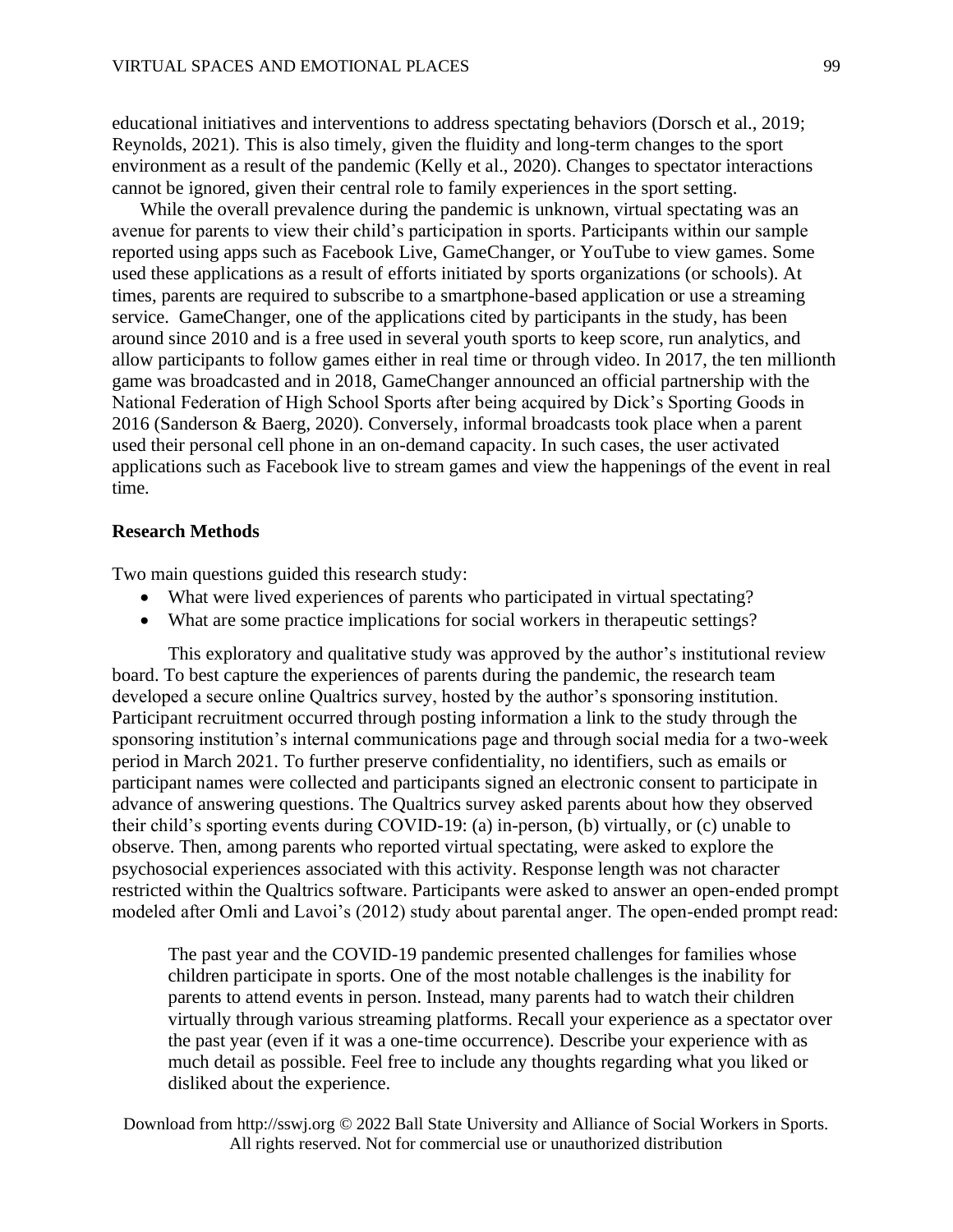# **Approach to Data Analysis**

Because the topic of virtual spectating is novel, researchers employed an exploratory design and used grounded theory procedures in data analysis. A grounded theory procedure (Oktay, 2012; Oliver, 2012; Pulla 2016), charges researchers to formulate a theory "grounded in data" (Creswell, 2003), to guide data analysis. Grounded theory is different than typical theories in the social sciences and does not seek to establish causal relationships between variables (Corbin & Strauss, 1990). Grounded theory procedures are ideal for analyzing responses when there are thirty or more participants (Oktay, 2012; Oliver, 2012; Pulla, 2016) and limited research precedent for the topic (Creswell, 2003). Additionally, the research team employed triangulation "to ensure greater veracity of interpretations than would have been possible if a single investigator had developed the theory alone" (Omli and Lavoi 2012, p.14). To establish greater trustworthiness of the findings, researchers engaged an additional individual with experience in qualitative methodology to review the themes.

## **Results**

The study sample involved 112 participants who identified as parents of youth sports athletes. The median age of parent participants was 43.1 years (SD=6.56). The mean age of their child was 13.10 (SD=3.03). The participant sample was predominantly female (81%). Indiana was the state of residence for more than half of the participants (57%) and the second most represented state was Louisiana (17%). In total, 85% of participants identified as White or Caucasian. In total, participants from 18 states responded to the survey. Our sample revealed important spectating experiences impacted by three circumstances:

- **Youth Sports Did Not Resume:** In some areas of the country, there were complete shut downs of youth sports activities and this was consistent across 4% of our sample.
- **Youth Sports Participation With Modifications:** Within our sample, about 2/3 of parents reported being able to attend youth sporting events in person, but with social distancing and masking protocols in place.
- **Youth Sports Viewed Through Virtual Platforms:** About 1/3 of our sample reported participating in some form of virtual spectating over the past year. Due to venue restrictions or limits placed on the number of spectators able to attend events, these individuals reported participating in virtual spectating at least once over the past year.

The open-ended question, which the research team developed allowed for thick description of emotional experiences within the setting of youth sports (Gray, 2004; Omli & LaVoi, 2012).

#### **Important Findings**

Thirty-four (30% of participants) parents shared their experiences related to virtual spectating. The spectating experiences and perceptions of changes/modifications to these parent spectating experiences evoked many emotions and emergence of subthemes related to: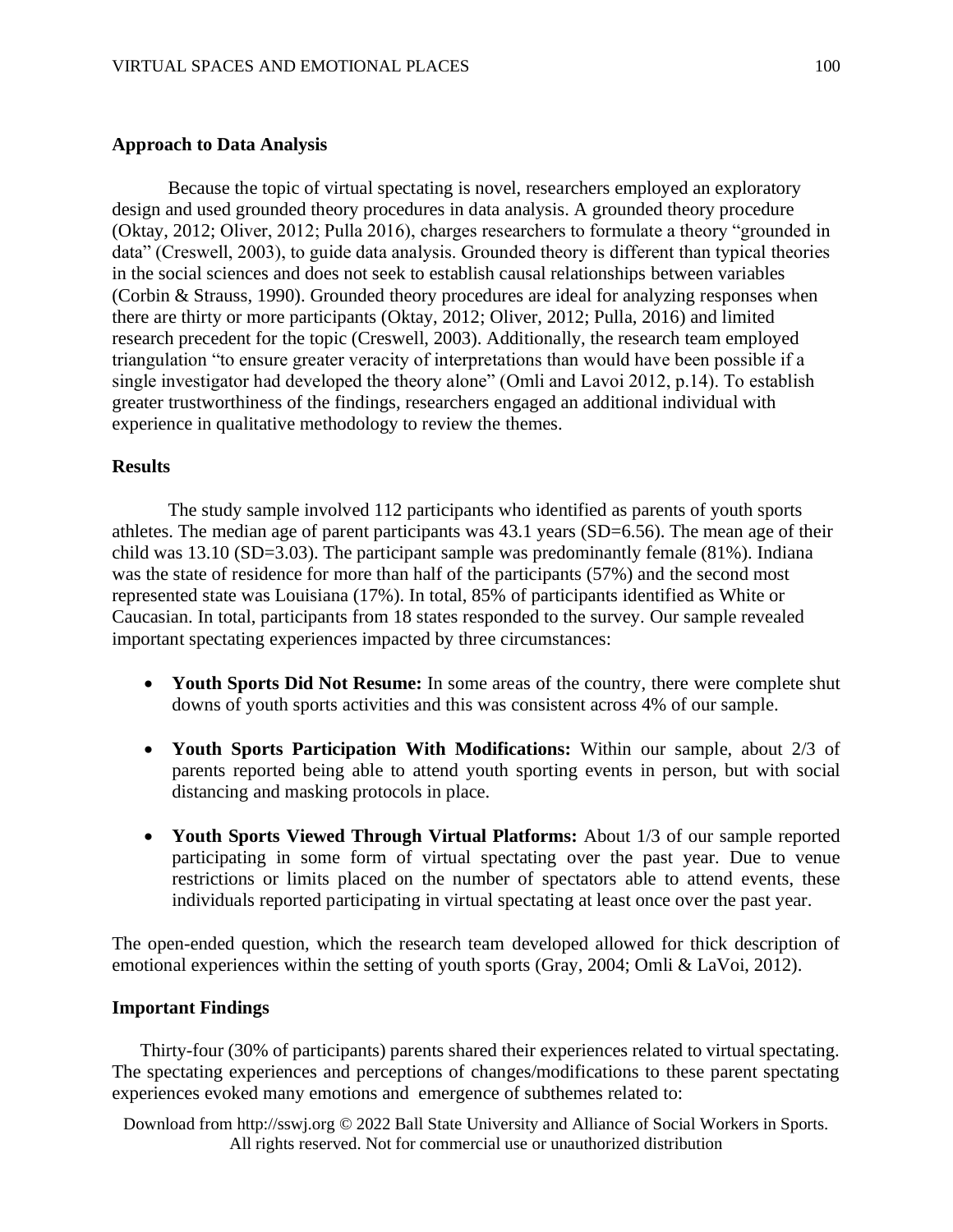- The role youth sports play in shaping parent-child interactions
- Equating physical presence at events with involvement
- Modified perceptions of identity and role as a parent in the sport context
- Convenience from virtual experiences and increased ability to manage family responsibilities exterior to sports activities
- Feelings of detachment and removal from communal bonds prompted by sports spectating
- Feelings of gratitude prompted by the continuation of sports
- Concerns about how the parent-child role would change as a result of spectating experiences
- Frustration when technology interfered with or interrupted viewing

These findings building upon the assessment framework provided by Jeanfreau et al. (2020) in light of both virtual spectating experiences and the ongoing COVID-19 pandemic. Some suggested questions can include, but are not limited to:

- Tell me about some of your family sports experiences of the pandemic? Did you experience any differences? How were they different?
- What were the emotions associated with spectating? Enjoyment? Feelings of Detachment? Gratitude?
- What were some of the positive aspects of changes in sports participation? How, if at all, was this experience challenging for individual members of the family?
- What types of interactions did you have with other spectators? Were you able to build new or maintain old relationships with other families?
- How, if at all, did the pandemic modify your spectating role? Were all members of the family allowed to attend or did you have to negotiate new roles when limits were placed on spectating?
- What were their experiences as a result of not having sports activities available or only available virtually?
- Do you anticipate spectating roles will change in the future? If so, how do you plan to adapt to these changes? What will be challenging for you?

# **Conclusion**

The referenced study captured the in-person and virtual spectating experiences of parents during the COVID-pandemic and here, the author provides assessment guidance to explore the impact of spectator experiences in therapeutic settings. Over 95% of percent of participants reported their children were able to participate in sports and there were minimal long-term shutdowns. The majority of our study participants were able to attend their child's sporting events with modifications and approximately one-third of participants reported spectating virtually in the past year. The study also revealed a plethora of emotional experiences associated with spectating that were both positive and negative, regardless of spectating modality.

The study is not without limitations. These include a small sample size, a recruitment strategy limited to social media and a university communications portal, and a predominantly White response pool. The aforementioned study provides an impetus for sport-based social workers to ask new questions about the role of sports in families, especially since virtual and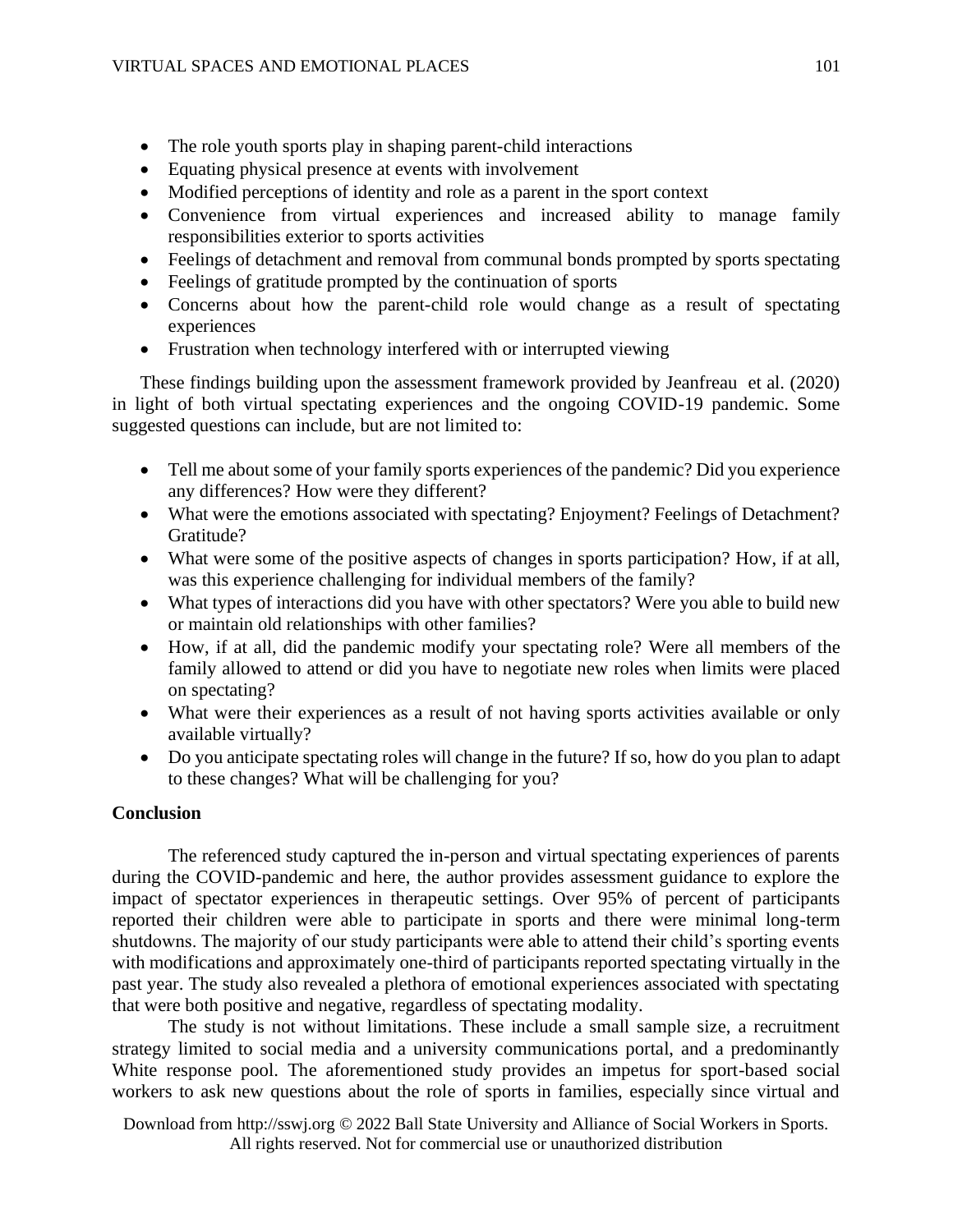modified spectating modalities revealed both strong connections to the activities and emotions associated with this time period. Consistent with family systems theory(Bremer, 2012; Watson, 2012), it is important to note that during this time, the family system experienced much disruption, often for reasons beyond the immediate control of the family. The ability to be present and spectate at youth sporting events proved to be a source of both disappointment and gratitude, especially as youth sports continued in uncertain times. Future research and practice notes can diversify sport social work practitioner guidance by further delving into spectator experiences. Important to explore is the relationship between spectating behaviors and other demographic factors, such as geographic location, local sports culture, and race. This practice note provides a preliminary evidence-based framework for sport social workers and a new lens for sport social workers to examine family behaviors in a timely context. This is important to consider, also given the uncertainty of an ongoing pandemic which has at the publication of this article lasted almost two years.

## **References**

- Anderson-Butcher, D., Riley, A., Iachini, A., Wade-Mdivanian, R., & Davis, J. (2011). Sports and youth development. In *Encyclopedia of Adolescence* (pp. 2846-2859). Springer.
- Anderson-Butcher, D., Riley, A., Iachini, A., Wade-Mdivanian, R., Davis, J., & Reynolds, J. F. (2016). Sports and youth development. In R.J.R. Levesque (Ed), *Encyclopedia of Adolescence* (2nd ed). Springer.
- Aspen Institute. (2015). *Sports for all, play for life: A playbook to get every kid in the game*. http://youthreport.projectplay.us/.
- Aspen Institute. (2019). *Don't retire, kid*. https://www.aspenprojectplay.org/dontretirekid-faq

Aspen Institute. (2020). *The state of play 2020: Pandemic trends.*  https://www.aspenprojectplay.org/state-of-play-2020/pandemic-trends.

- Block, S., & Lesneskie, E. (2018). A thematic analysis of spectator violence at sporting events in North America. *Deviant Behavior*, *39*(9), 1140-1152.
- Bremer, K. L. (2012). Parental involvement, pressure, and support in youth sport: A narrative literature review. *Journal of Family Theory & Review*, *4*(3), 235-248.
- Corbin, J. M., & Strauss, A. (1990). Grounded theory research: Procedures, canons, and evaluative criteria. *Qualitative Sociology*, *13*(1), 3-21.
- Creswell, J. W. (2003). *Research design*. Sage Publications.
- Dean, C., & Rowan, D. (2014). The social worker's role in serving vulnerable athletes. *Journal of Social Work Practice*, *28*(2), 219-227.
- Dixon, K. (2014). The football fan and the pub: An enduring relationship. *International Review for the Sociology of Sport*, *49*(3-4), 382-399.
- Dorsch, T. E., Smith, A. L., Blazo, J. A., Coakley, J., Côté, J., Wagstaff, C. R., Warner, S., & King, M. Q. (2020). Toward an integrated understanding of the youth sport system. *Research Quarterly for Exercise and Sport*, 1-15.
- Gill, E. L. (2008). Mental health in college athletics: It's time for social work to get in the game. *Social Work*, *53*(1), 85-88.
- Hellstedt, J. C. (1987). The coach/parent/athlete relationship. *Sport Psychologist*, *1*, 151 160.
- Hellstedt, J. (2005). Invisible players: A family systems model. *Clinics in sports medicine*, *24*(4), 899-928.